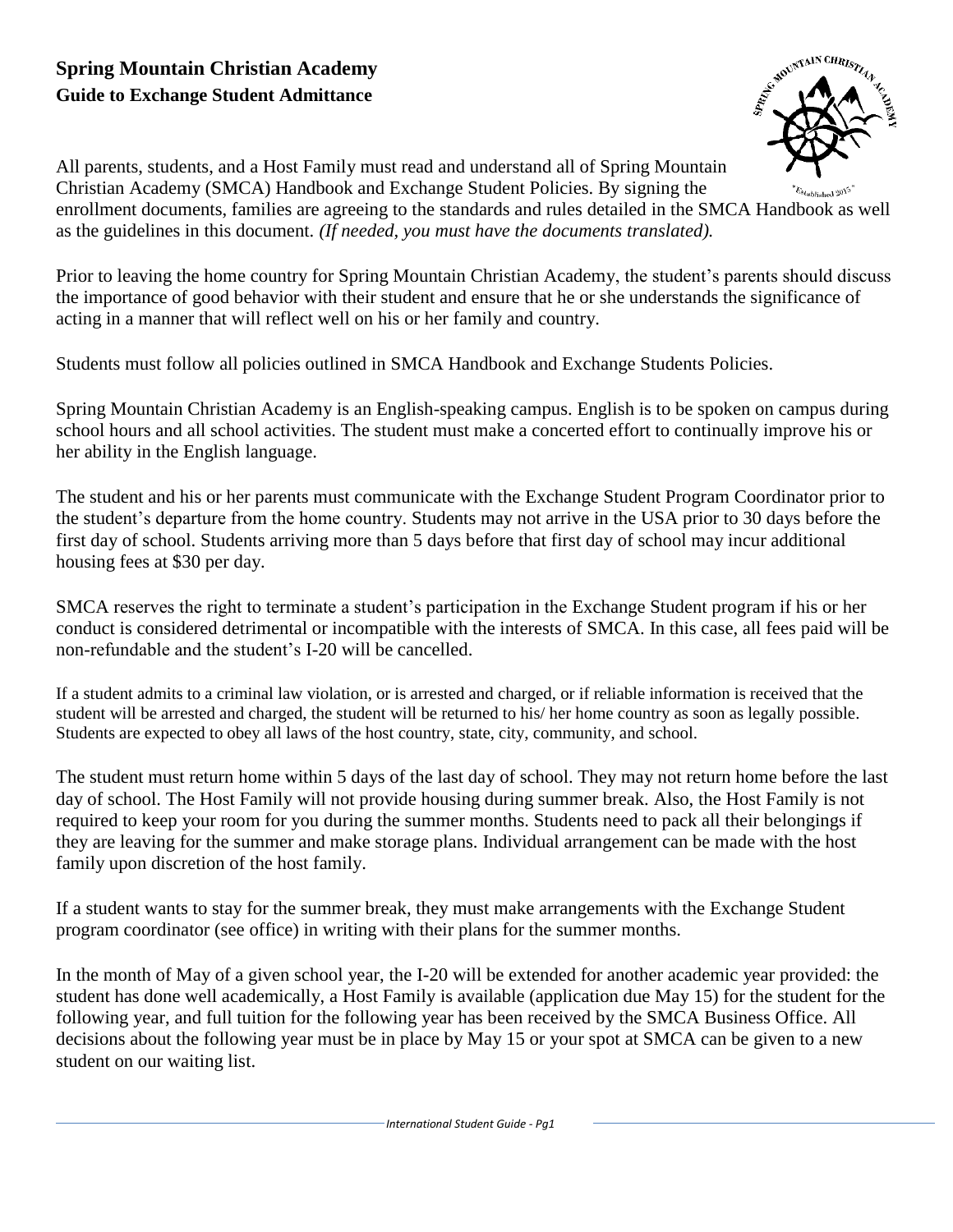Parents, students and/or agents must communicate directly with the Exchange Student program coordinator for any and all official business regarding their student.

Students and families agree to support the SMCA staff in its goals, procedures and discipline policies and understand that SMCA is a private institution and reserves the right to cancel the enrollment of any student who does not abide by SMCA standards and requirements.

# **SCHOOL LIFE**

A diploma and graduation are not guaranteed for any student (the student should consult the guidance counselor about the requirements for graduation).

The student must make an effort to get involved in SMCA by attending and participating in school activities, sports, and/or clubs. The student should not spend all his or her time with other exchange students and should seek guidance from Host Family parents and school personnel when choosing friends.

The student will attend school regularly and will be enrolled as a full-time student. The student must make a concerted effort to make satisfactory academic progress. If a student is achieving below a 2.0 average and/or a D or F grade on a progress report, the Host Family and/or Exchange Students coordinator may require additional study hours, tutor, and limit co-curricular and weekend activities until the grade is improved.

Students are expected to attend school every day. At 10 absences in any class, the student may be dropped from class, which can affect their F-1 visa status and could be dismissed from SMCA. In order to prevent this, a meeting with the Host Family parent and Exchange Student Coordinator or school principal will be made after 8 absences and/or a teleconference or Skype may be made with the parents.

Exchange Students that travel home for Christmas Break and need to take additional days for travel MUST provide the Exchange Student Coordinator a copy of airline tickets with the dates of travel. This must be done by December 10th in order to have the absences excused. These absences are still counted in the 10 allowed per year.

Students are expected to cooperate fully with the dress code, the Christian standards of the school, and that they refrain from the use of tobacco, alcoholic beverages and narcotics **at all times including non-school hours.**  The student is not allowed to possess or use illegal drugs. Smoking and the use of any tobacco products is forbidden. The drinking of any alcoholic beverages is expressly forbidden. US law strictly forbids the consumption of alcohol for everyone under age 21. **Violations of these standards shall constitute grounds for immediate dismissal from SMCA and reporting the student to the SEVIS representatives.**

All students must abstain from all sexual activity. Any romantic involvement or dating is discouraged. The exchange experience is not intended to be a time in which romantic attachments are formed. It is extremely important that the student's moral behavior is above reproach at all times. If it is found that a student is involved in a sexual relationship while attending SMCA, the student will be sent home at the parent's expense. If it is found that a student is pregnant or has caused a pregnancy, that student will be dismissed from the school, and sent home immediately at the parent's expense.

It is important for each student to develop a living and learning style that is consistent with the Christian beliefs of the SMCA community. These standards help to create an environment that is respectful of individual rights and freedoms; one where all are free to pursue academic excellence; and one that brings glory to God. If a student does not follow SMCA's standards of conduct, he or she will face the consequences outlined in the Parent/Student hand book. Each student is expected to assume responsibility for his/her actions at all times and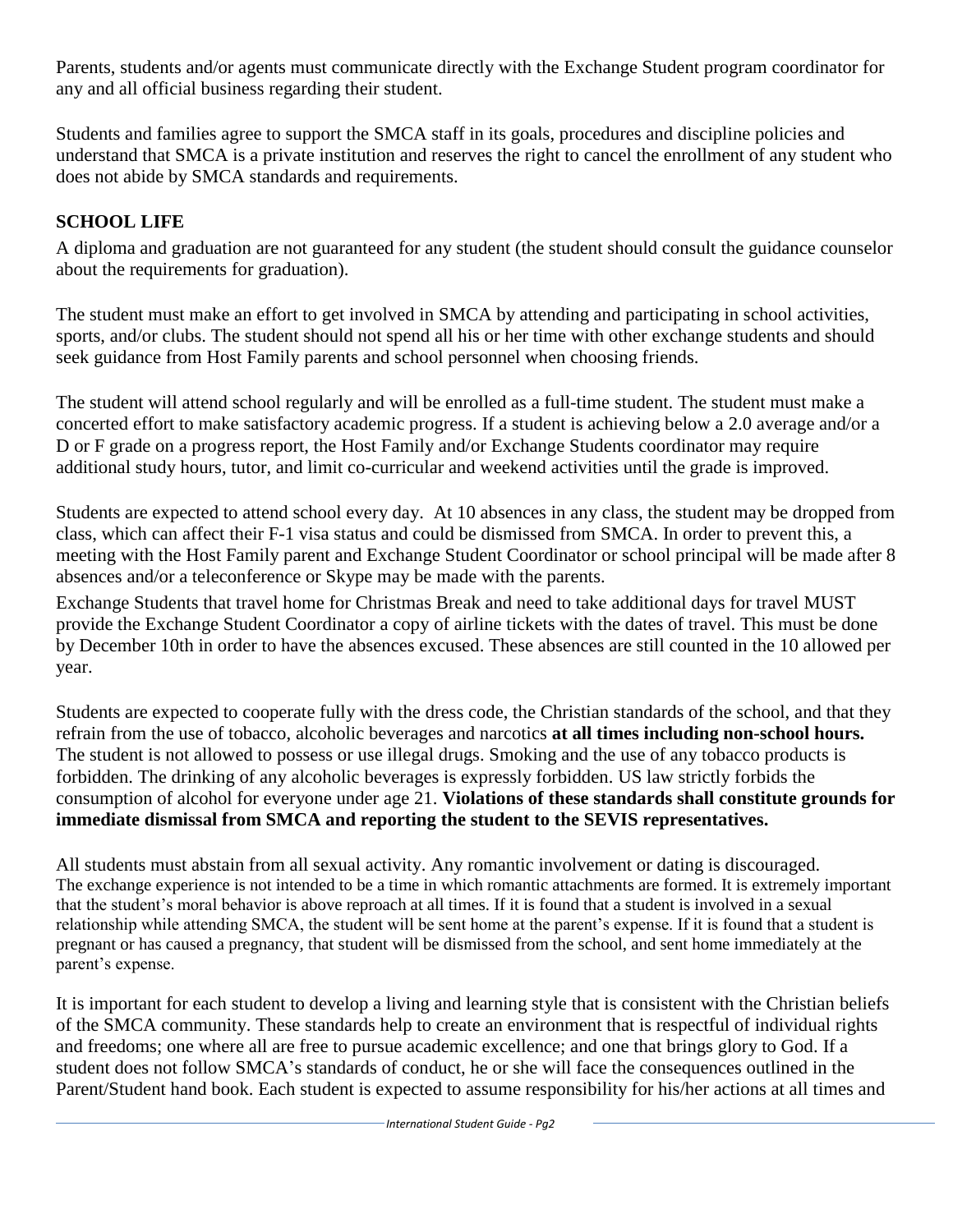to cooperate fully with any safety officer on campus. SMCA strives to be fair and respect each individual in matters of campus safety.

## **HOST FAMILY**

SMCA will appoint and/or approve Host Families for all exchange students that will be accepted in grades 7- 12th. Host Family parents will need to complete the 10 volunteer hours to SMCA in place of the biological parents. SMCA will run the background check for all Host Family members over the age of 18. The Host Family will need to sign the SMCA agreement documents. *(Required by the US State Department/Department of Justice).*

Each host family has rules and regulations which help it to function effectively. It is imperative that each student makes every effort to understand what his/her family expects. Each student must be respectful of his/her host family and the rules that govern the household. The host family must approve all activities and at all times must know where the student is, with whom, and when the student will return

The Host Family assignment is for one academic year. No new placements will be made during the year except for emergencies. If both parties agree, students may stay with the family for more than one year. Some students will be the only Exchange student in a Host Family while others might have a roommate. If a student requests a different Host Family for the same school year, an additional \$500 Host Family placement fee will be assessed.

Host Family placements and addresses are registered with the Department of Homeland Security for purposes of tracking exchange students. Students are not allowed to move without notifying and receiving permission from the Exchange Student Coordinator.

The student will become an integral part of the Host Family, assuming duties and responsibilities considered customary for a child of his/her age in the host family household. This may include cooking, doing dishes, helping with laundry, and cleaning the home. As a part of their family, Host Family will not ask for more money from the student for additional food costs, transportation, family outings or anything that they would not charge their own children.

By enrolling in SMCA, you are agreeing to be responsible for any loss or damage to SMCA school property or at the Host Family house that your student may cause.

Problems that arise in the Host Family are to be resolved first through discussion with the Host Family, then with the assistance of the Exchange Students coordinator or SMCA counselor. The student and/or Host Family are not to discuss problems of a personal nature with members of the community. If the student is experiencing any sort or relational stress or difficulty, or experiences abuse or harassment of any kind, he or she will immediately disclose the incident to the Exchange Student Coordinator or their counselor.

CELL PHONES: SMCA and the host family have the right to limit and/or revoke cell phone privileges when in the student's best interest.

INTERNET AND E-MAIL: While the use of the Internet and e-mail is generally deemed acceptable, it may be detrimental to a student's studies. Students must respect and abide by host family and school rules in the use of computers, Internet, and e-mail. The host family may determine the amount of time a student uses a computer at home. Viewing pornography of any kind is strictly forbidden. Students may bring their own computer. The Host Family residence will provide Internet access. The Host Family will have access to any information on the student's computer at all times and may install internet filtering software to the computer.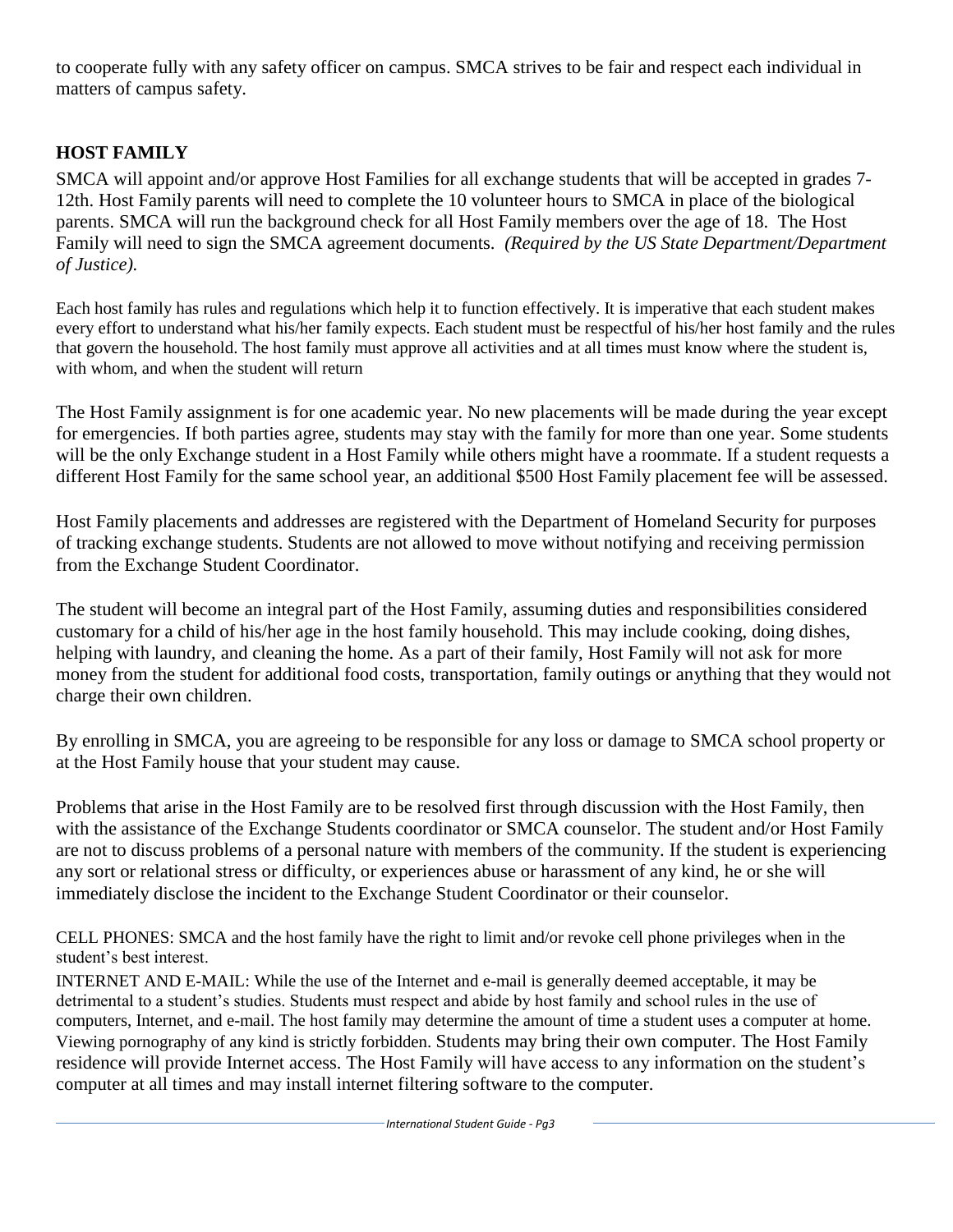The student may not operate a motorized vehicle including the Host Family's vehicle or any friend's vehicle. Nor will the student get his/her driver license before turning 18. When the student is 18 years old, they may petition the Exchange Student Coordinator for permission to obtain a license. If permission is granted student's family must provide SMCA with some additional funds to be added to Student's account for emergencies, proof of automobile insurance, copy of driver's license and auto registration.

Exchange students may not ride in a car with another student who does not have a legal right to transport passengers. This is any driver under the age of 18 who did not have his or her license for more than one year.

The student is permitted to travel domestically with the Host Family parents or with SMCA sponsored trips. Independent travel, aside from trips directly to and from the home country, is not allowed unless prior approval is granted from the Exchange Student Coordinator. The cost of independent travel would be the student's responsibility.

Visits by the student's family or friends while in the program must be approved by the Exchange Student Coordinator before they arrive or travel plans are made. Parents are permitted to visit only once a semester for a short visit, unless otherwise approved by the Exchange Student Coordinator. Host Families will not be expected to house the student's guests at any time. Student is still expected to stay with the Host Family and not with visiting guests.

Travel back to you home country during the school year must be discussed with the Exchange Student Coordinator before plans are made and airplane tickets are purchased.

## **General Host Family Guidelines:**

Here are some general rules to live by for this school year.

*Schedules:* In a busy family in American culture, it is important to plan ahead and let others know your appointments at least a couple of days ahead of time. As soon as you know of an appointment, meeting or change in schedule, tell your Host Family parent. They should be given at least 2 days notice for any outing or change in normal scheduled activities. If not enough time to prepare, the answer may have to be "no." They will review the family calendar with everyone every week.

*BE ON TIME!* Americans want to always be on time to their appointment, even 5 minutes early is considered being respectful toward others.

*Personal Belongings:* Generally, all personal things should be kept in your room when not in use. This includes books, shoes, and so on. Please look around before you go to bed at night and put your personal belongings in your room or the appointed spot in the house.

*Keys:* Your Host Family may provide you with a key to the house. Be responsible with your house keys. If you lose the key you may have to pay for the replacement.

*Noise:* All family members need to be sensitive to the needs of others in the home. The homes are usually quiet between 10 p.m. and 7 a.m. during weekdays. During these times someone is usually sleeping. This means all electronics should be shut off during quiet times. Weekends may have different quiet times.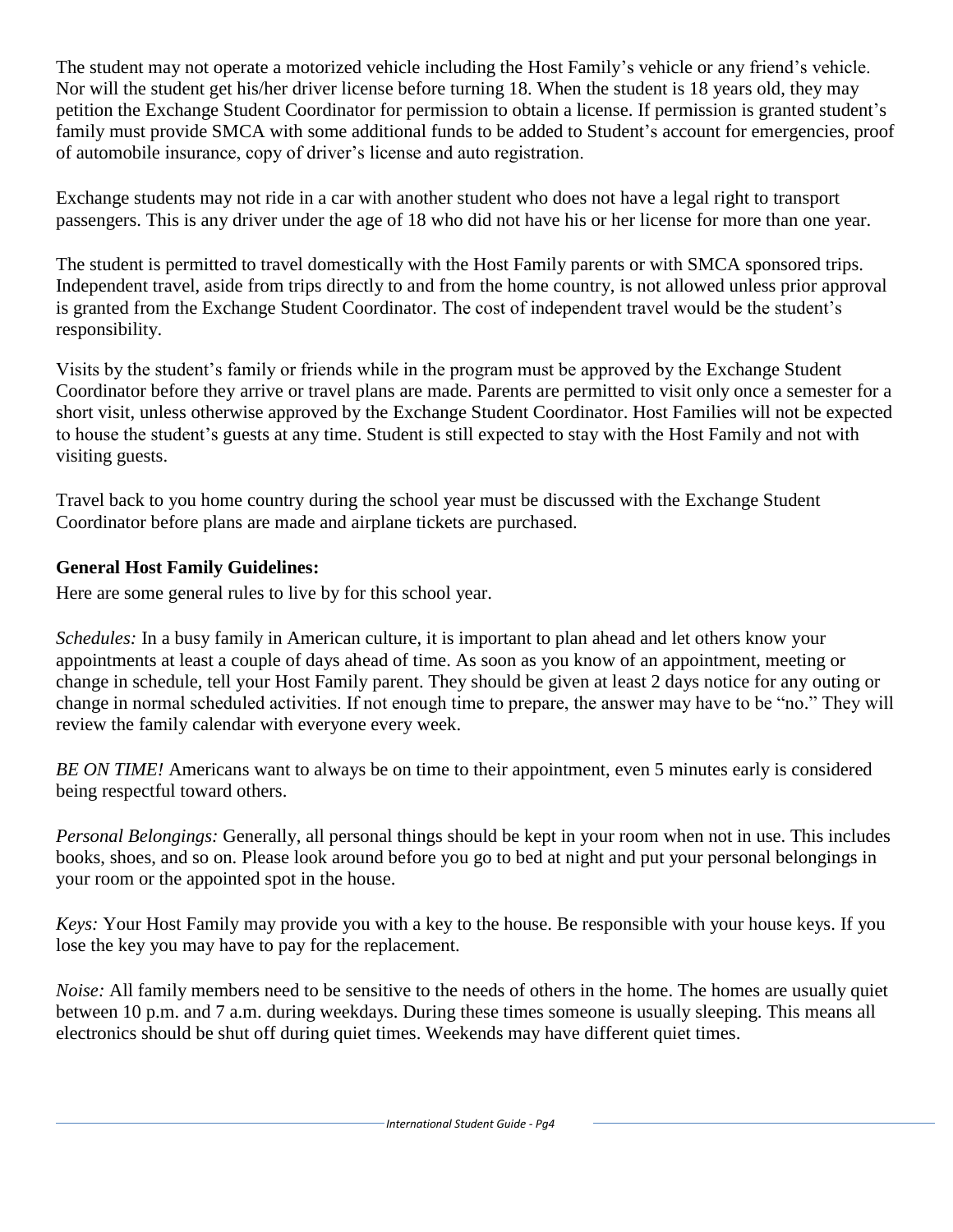*Kitchen:* You are welcome to use kitchen appliances like the toaster and microwave. Do not cook if you are alone in the house, until you are given permission. Don't cook using the oven or stove without the help of your Host Family parents. As with everything, if you take something out, put it away. Clean up after yourself. Throw away paper plates, plastic forks, spoons, knives and cups. Rinse dirty dishes and place them in the sink or dishwasher as directed.

*Meals:* You are responsible to make your own breakfast each day and fix/take a lunch bag with you to school if you want one. You can also purchase your lunch using your own money at school if you would rather have a hot lunch. Most families try to eat dinner together as a family as much as possible. After each meal, everyone who eats can clean up after themselves.

*Food:* Let your Host Family know what you enjoy eating and they will try to incorporate some of your favorites in the menu, but in general they will be eating what they normally do. You are welcome to help yourself to anything in the fridge or pantry, but be responsible — don't ruin your appetite for regular meals or eat all of something that everybody wants. Also, don't waste food. Only take a small amount of food or drink, then go back for more if you want. **No food in the bedrooms!** Eat in the kitchen and dining area only. If you have food you don't want others to eat, ask for a special box or shelf to keep it on.

*Privacy:* Bedrooms are private places for sleeping, resting and enjoying quiet time. Host Family children are not allowed into your bedroom, and you are not allowed to go in theirs. This gives everyone a private place they can go to. SMCA encourages the Host Family to have an open door policy on bedrooms. Especially if computers are allowed in the rooms, your door should remain slightly open at all times except when sleeping. Spending too much time in your room is considered rude and a sign of unhappiness in American culture. Have a good balance between interacting and being alone.

*Bathroom:* Clean up after yourselves. Throw things away. There should be no water on the floor after a shower. Make sure the toilet doesn't run. Americans do put the toilet paper in the toilet and flush it away (and not in the trash can). Remember that it is not a public bathroom. Have some pride and help keep it clean.

*Laundry:* Put dirty laundry in your provided hamper. You will probably be responsible for washing, hanging and putting away your own folded, clean clothes. Bed sheets and pillowcases can be washed every other week. Do not use the washing machine or dryer by yourself until your Host Family has given you permission.

*Chores:* You may be assigned daily or weekly chores with Host Family children— cleaning the kitchen, sweeping, mopping, vacuuming, dusting, taking out the trash, etc. This usually takes 5-20 minutes each day. Do your daily chores as all members of the family will.

*Bedroom Cleanliness:* Make your bed daily and keep your room picked up. Part of your chores are emptying your trash, making sure everything is off the floor, dusting and vacuuming your own bedroom. Discuss with your Host Family what can be put on the bedroom walls and how to attach items when decorating your personal space.

*Friends:* Friends are welcome to visit. Talk to your Host Family parents about it first. Be courteous and introduce your guests to anyone in the house, starting with the parents as Mr. and Mrs. Absolutely no overnight guests without prior permission. Students should ask for permission before going out or making plans with friends. Be sure detailed information is provided to your Host Family as to where you are going, how you can be reached, phone numbers and when you will be back.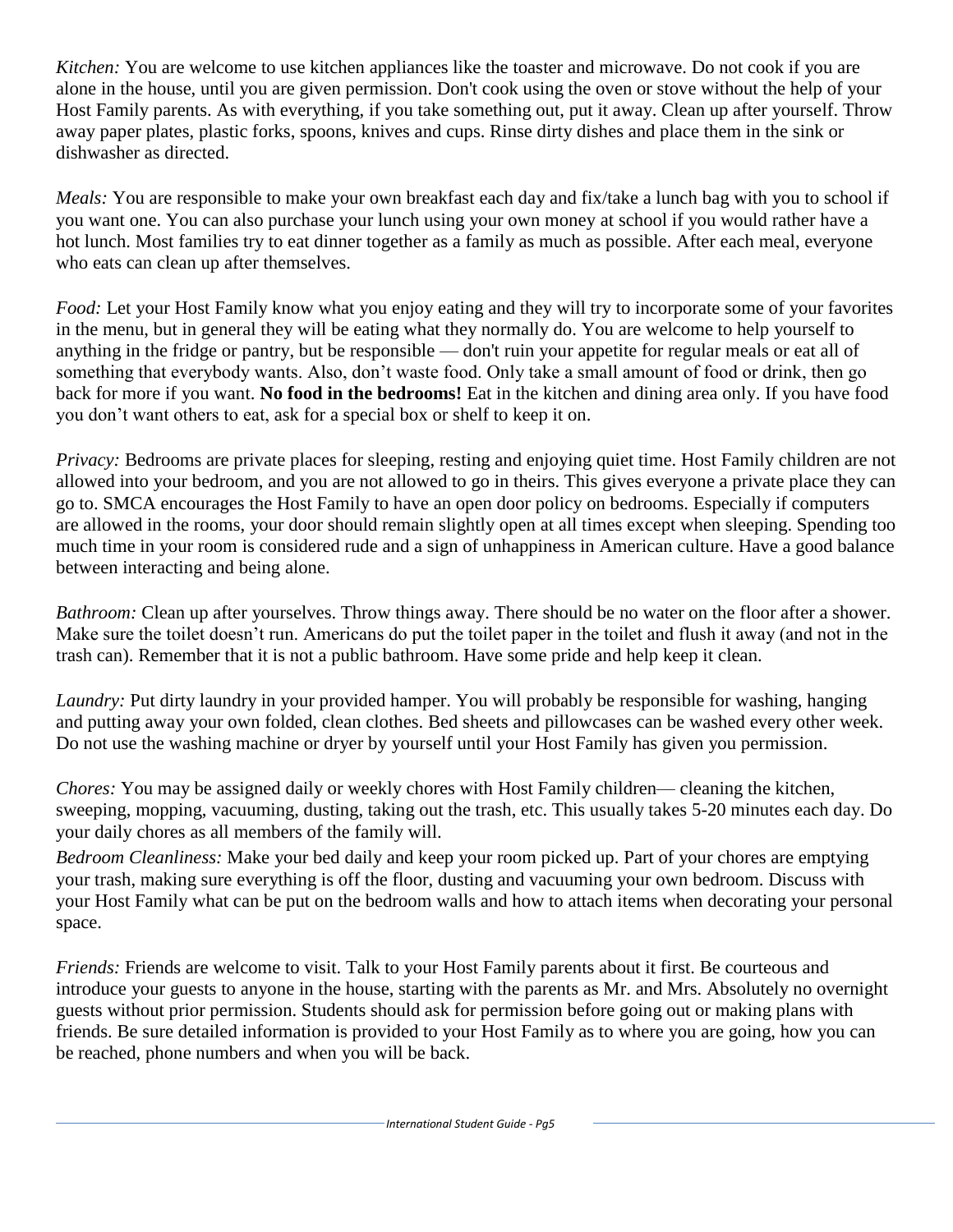*Speaking English:* One of the main benefits of attending SMCA is to learn and improve your English. We expect English to be spoken in your Host Family. You can speak another language when talking with your family or studying for language class. Most Americans feel it is rude to speak another language around people who don't understand it. If you need to ask a question in your language, explain why and ask permission first, then go ahead.

*Cell Phones:* The student will need to purchase his or her own phone plan and not be added to the Host Family's current family plan. This usually requires an unlocked phone to be purchased which is an additional cost. (For example, if a student wishes to purchase an iPhone, he/she will need to purchase an unlocked phone for approximately \$900 and pay a month-to-month fee).

*Telephone Etiquette:* If you need to speak on the phone for more than a few minutes, go in the back yard or out front or another room so others don't have to listen to your conversation.

*Church:* You may be asked to attend weekly church services with your Host Family. Make sure you know what time you will leave the house and how long you will stay.

*Transportation:* SMCA classes start at 8:10 a.m. Monday-Thursday. Be ready and dressed in plenty of time to get to school whether you ride to school, walk, or are driven by your Host Family.

*Location/Safety:* Your Host Family is expected by SMCA to know where you are at all times. You must have your cell phone with you any time you are out of the house.

*School Activities:* Your Host Family is encouraged to participate in school activities, especially the Open House night in the fall, and watching your sporting events or music concerts in place of your parents. Making contact with other Exchange Students and their Host Families in your area is a great way to find carpools and friends for students. A roster of all Host Families and their contact information is available by request.

*Illness/Medicine:* It is important to let your Host Family know about any illness or physical symptoms. If you do not feel well during school hours, you may visit the campus office staff. If you do not feel well while at home, let us know. Tell us about any medication you may be taking. If you are sick and miss school make sure your Host Family calls the Attendance Hotline to let SMCA you will not be at school.

*Student Finances:* Each student will have their own spending money. SMCA recommends that students arrive with a credit/debit card already set up with a corresponding bank from your home country. You should not share bank account information with anyone else. Students and Host Family families should not borrow money from each other. Money misunderstandings can create distrust in student/family relationships. The student is responsible for all personal expenses including:

- Entertainment: Movies, snacks, sports events, restaurants, etc. that they participate without the Host Family.
- Travel and Excursions: Any cost associated with personal travel activities.
- Personal Items: Toothpaste, shampoo, makeup, deodorant, etc.
- Clothing: All clothing including winter jackets, school uniforms.
- All school expenses: Including books, class fees, sports and special events (this can be paid by the Student's Activity Fund at SMCA).
- Cell Phones.
- Miscellaneous: Stamps, film and processing, various school fees.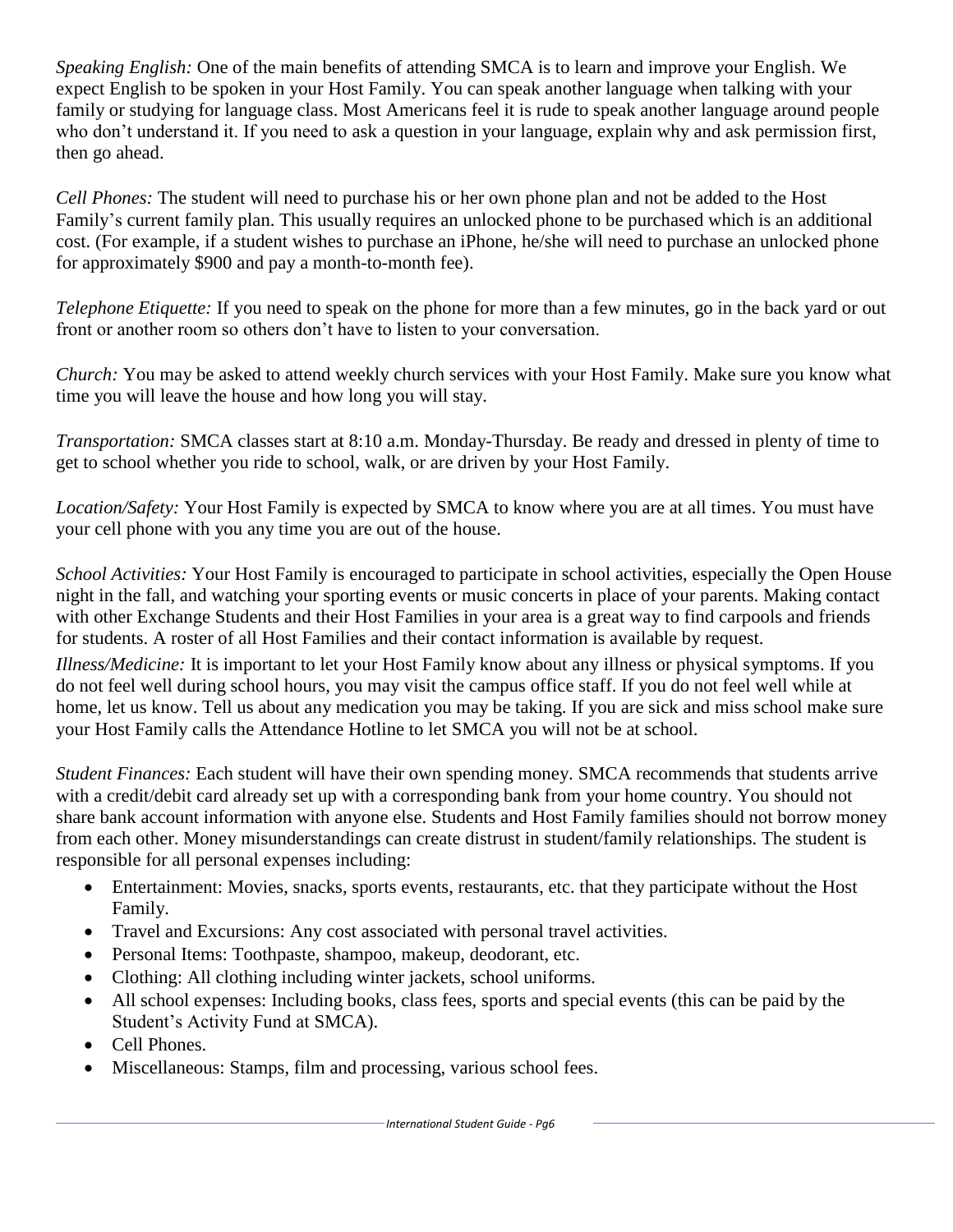Ask questions any time about school, family life, problems, homework or anything else. Start first with your Host Family. If you need further assistance, you may speak with the Exchange Student Program Coordinator and she will help or direct you to where you can get help.

### **What happens after you are accepted?**

- *1.* An acceptance letter and Enrollment Information will be emailed to the student or agent.
- *2.* After the Enrollment Forms are received back along with full tuition payment, the I- 20 will be express mailed to the address provided by the student. The student presents the I-20 to his/her local U.S. Embassy for permission to attend SMCA on an F-1 visa. If the visa is denied, all but the application fee will be refunded upon SMCA receipt of the original denial letter from the U.S. Embassy stating the reason for denial, and the return of the original I-20.
- *3.* Host Family information will be provided to the student approximately one month before arrival. If the student has their own Host Family, they must be approved and a home visit made before I-20 is issued.
- *4.* All new Exchange Students to the High School are required to attend the Exchange Student Orientation (during last week before school). Along with the assistance of the Exchange Student Coordinator a schedule of classes will be prepared for the student based on their interests. English and/or Math placement test will be given to all new students during the Exchange Student Orientation.
- *5.* The student should arrive to the area no later than 3 days before the start of classes.
- *6.* Any student using a 3rd party agent, SMCA will recognize them as your agent as long as you attend SMCA or your agent lets us know otherwise.

## **Frequently Asked Questions:**

**Why am I considered an Exchange Student?** If you are a student whose primary address is outside the United States and/or you need an I-20 (F-1 Student Visa), you are considered to be an Exchange student. All students must remain with an Exchange Student status for a minimum of 2 years while at SMCA. Any change is immigration status must be reported in writing to the Exchange Student Program Coordinator by June 1 for consideration of change in status.

When is my application due? Completed applications, along with the application fee, must be received no later than April 15 for fall semester of the upcoming school year. Applications received after April 15 will be placed in our Wait Pool and considered on a "best fit for space available" basis.

**Does SMCA offer tuition assistance for Exchange students?** SMCA does not offer tuition assistance for Exchange students nor does it offer merit scholarships.

**Will SMCA provide a guardian or arrange for Host Family for Exchange students?** SMCA tries to place students with a Host Family on a 10-month stay. Students may live with a parent or immediate family members who are legally allowed to live in the USA. All other students must use the Host Family placements made by SMCA or find their own placement and get host families approved by SMCA's office.

#### **Who are the primary contacts for Exchange admissions?**

**Hanna Grishkevich,** Ph.D., Principal, Grades K-12. Spring Mountain Christian Academy Clackamas, OR 97015 Tel. [503-753-0903](tel:(503)%20753-0903) Fax: [866-286-0473](tel:(866)%20286-0473)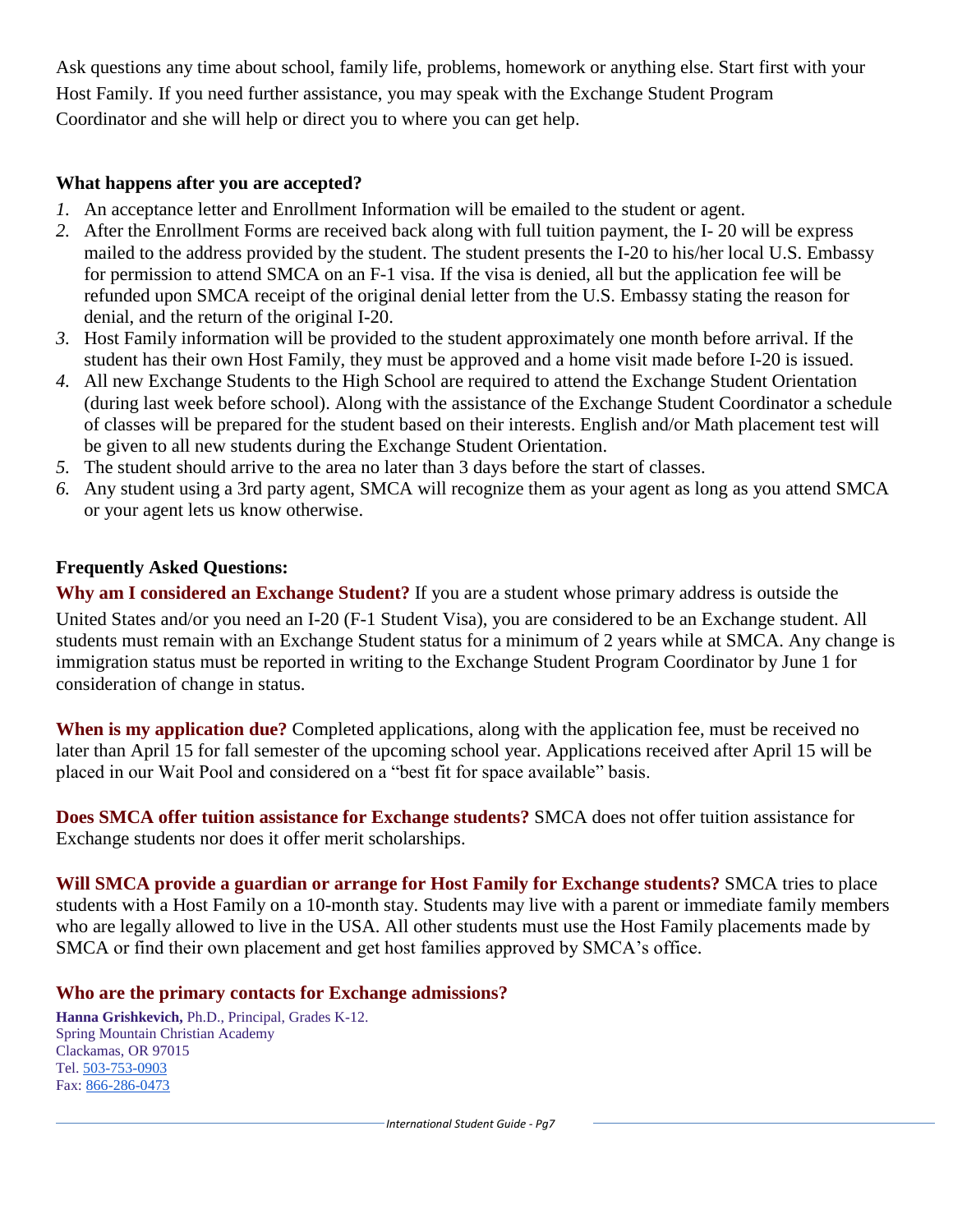## **IMMIGRATION AND VISA INFORMATION**

### **General Information:**

When you come to Spring Mountain Christian Academy (SMCA) to study, you are responsible for following the U.S.

Citizenship and Immigration Services rules and regulations during your time in the United States. You can access this information at [www.USCIS.gov.](http://www.uscis.gov/) Because these laws are complicated and ever-changing, it's important for you to educate yourself about the basics of immigration. The following sections will introduce you to the various forms, documents, and processes related to being an Exchange student in America.

**Passport** In order to travel to the United States, you must have a valid passport from your home country. You must make sure that your passport is always valid at least 6 months ahead of time.

**U.S. Visa** You must also apply for a visa to allow you to enter the USA. You will be applying for the F-1 Student Visa. You should visit a U.S. Embassy or Consulate in your home country or surrounding area in order to acquire this visa.

You will have to schedule a visa interview where you will need to present the following materials:

- your Immigration I-20 A-B form
- your passport
- Notice of Action I-797C (receipt from SEVIS fee)
- documents proving financial support
- materials proving ties to your home country (indicating that you intend to return after your study at SMCA)

## **SEVIS Immigration I-20 A-B Form:**

The I-20 process begins after you are accepted to SMCA. The office will send you the Immigration I-20 A-B form by FedEx. **It is very important for you to keep this form safe.** After you receive the form, you should apply for the SEVIS I-901 fee that is necessary for your visa to the States. You can pay this fee online and you will receive both an electronic receipt and a hard copy of the receipt in the mail (this is called a Notice of Action I-797C).

When you have both your I-20 A-B form and Notice of Action receipt, you may schedule a visa interview with the nearest U.S. Embassy or Consulate. After you have received your F-1 Student visa, you should keep I- 20 safe with your other documents. It is essential that you have this when you enter the United States because you will need to present this document to the U.S. Immigration Officer. Your I-20 will be stamped when you enter the country.

Your I-20 form must be signed yearly to confirm that you are maintaining your F-1 status by studying full-time at SMCA. If you intend to leave the United States at any time during your time at SMCA (breaks, summer, other trips), you MUST check your Immigration I-20 A- B form to see if the last signature is still valid within the 12-month time frame. If it needs to be signed, you MUST bring the Immigration I-20 A-B form to the ISPC at least 10 days before you leave so that it can be signed.

## **I-94 Card:**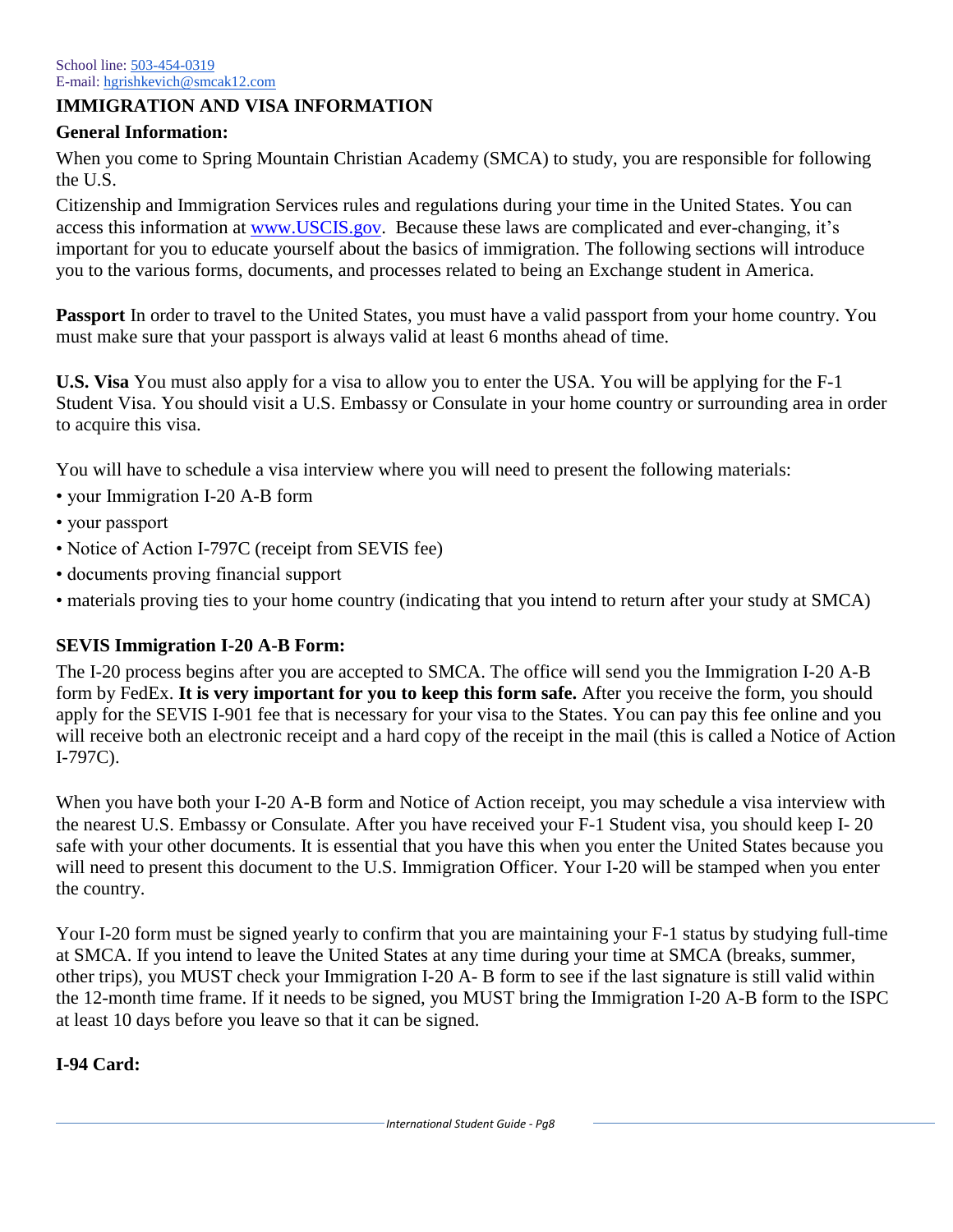The I-94 is a white arrival/departure card that is completed as you enter the U.S. This card records your date of entry, indicates what kind of visa you have, and shows when you must leave the Unites States.

## **Maintaining Your F-1 Status:**

Keep your passport valid at all times. Attend SMCA full-time during I and II semesters. Do not work without proper authorization. Adhere to all federal laws regarding Exchange student immigration requirements

## **Arrival to Spring Mountain Christian Academy:**

When you buy your ticket, you should plan to fly into Portland International Airport (PDX). Your Host Family will pick you up at PDX. Please contact our office if you have questions concerning flights or arrival. Students may not arrive in the USA prior to 30 days before the first day of school. Students arriving more than 5 days before that first day of school may incur additional housing fees at \$25 per day.

## **What to Bring:**

Since you will likely be bringing all of your belongings in only a few suitcases, you will need to make decisions about what to bring from home and what to buy when you get to Oregon. You will be able to find any items you need such as personal hygiene items with your Host Family. Make sure you have money for school supplies. See list on the website.

#### **Here are some items you may want to pack:**

- Passport, I-20, other important immigration documents
- Bank or ATM card
- Glasses or contacts if you need them
- Alarm clock (this can be purchased in US)
- Umbrella (this can be purchased in US)
- Computer, if you have one
- Musical instrument, if you play one (this can be rented nearby)
- Photos of friends and family
- If you bring small electrical items from your own country, you should bring an adapter plug. U.S. electrical current is 110-115, 60-cycle AC
- Personal hygiene products
- Swimsuit
- Casual clothing for summer and winter
- A warm coat for winter and a lighter coat for fall and spring
- Boots for winter and lighter shoes for spring/fall
- School dress code clothing (see dress code file)

## **Your Host Family will provide the following items:**

• A bedroom with a closing door and at least 1 window. Your bedroom will not be in an open area such as a family room or furnished basement.

- Bed
- Sheets, blankets, and pillows for the bed
- Bath towels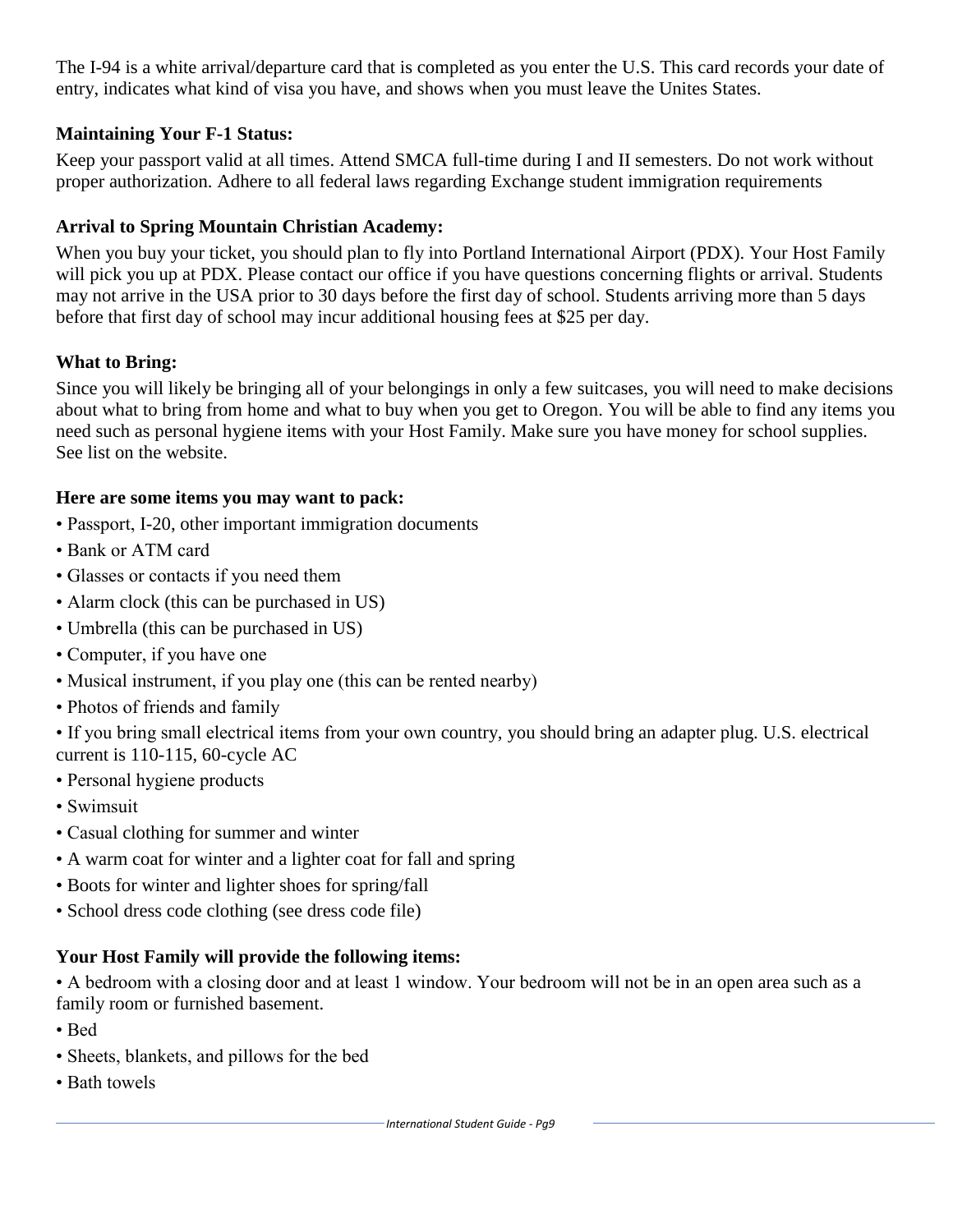- Desk, chair, and lamp
- Closet and additional dresser if necessary
- Basic toiletries such as laundry detergent, soap, toilet paper

# **ACADEMICS**

## **The American Academic System:**

Your experience in a classroom in America may be very different from the learning environment in your home country. Despite the differences, your teachers will be caring and willing to help you, so be sure to take advantage of the opportunities you have with tutoring, study groups, and meeting with your teachers.

There are two significant differences between the American educational system and of foreign countries. First, American teachers value critical thinking. It will not be enough for you to memorize the professor's lecture and then repeat it on the test. Your course work will guide you to understand the issues, engage the concept, and apply your knowledge to other situations. This may be a significant difference for you, but with time you will find that you can begin to adjust to this new paradigm for learning.

Second, discussion and argumentation are very important elements of the educational system in America. You may find that your classmates readily disagree with your teacher's opinions at times. While it is always important to be polite and respectful, your teacher will likely encourage discussion and debate. The manner in which you express your viewpoint is important. Show respect by acknowledging the teacher's or classmates' point of view and then offer your opinion. Say, "In my opinion..." or "I think..." or "I feel..." or "I believe..." This discussion is an important opportunity for you to continue learning and thinking through new information. Do not be afraid to speak up in class and voice your opinion. Your teacher will also expect you to be able to formulate an argument in your essays that you support with facts and examples. It is also important to remember that Americans are very concerned about time, and that being late is seen as a sign of rudeness, especially consistently arriving late for class. Anytime you are late, you will be marked tardy. Too many tardies will result in a discipline consequence.

# **Tips for Academic Adjustment and Success:**

- Teachers prefer it if students discuss ideas rather than just sit and listen.
- If you do not understand, ask. If you are not yet used to asking questions in class, speak to your teacher after class or after school.

• At the beginning of each semester you will be handed a syllabus for each course. This is an outline of the course objectives, due dates for assignments and more. Keep the syllabus for the duration of the course and refer to it if you are not sure about assignment requirements. Pay close attention when the teacher discusses the syllabus, as he/she will often explain during this time how grades will be determined.

• Do not try to write down everything in class. Practice taking notes.

# **Academic and Guidance Counselor:**

Your academic and guidance counselor will help you plan and schedule your courses at SMCA as well as the Exchange Student Coordinator. In addition to helping you register for classes, your counselor is also there to talk with you about your interests, goals, and sense of calling. When you have questions about scheduling, you should talk with your counselor.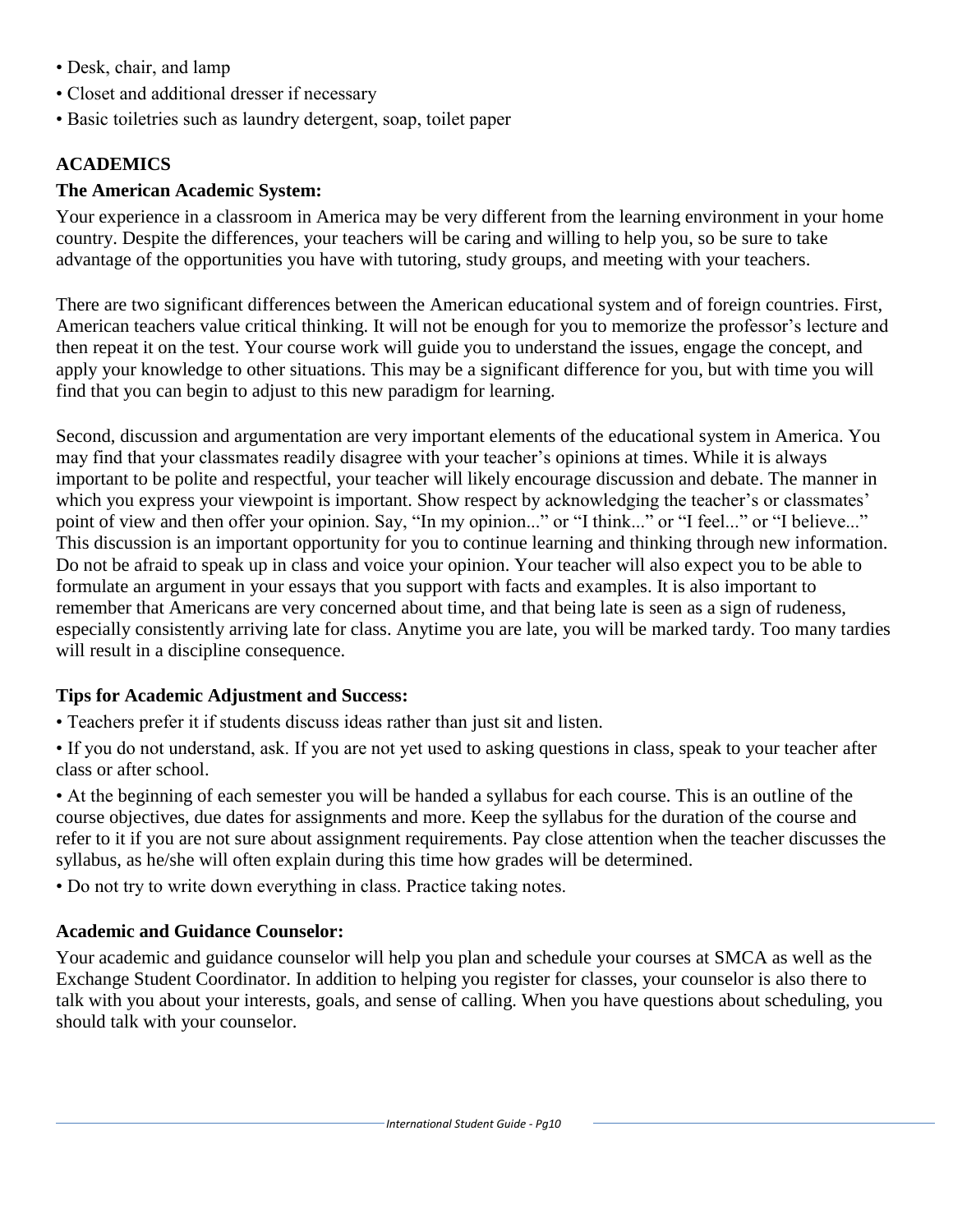## **Student ID Cards:**

All students must get a Student Identification (ID) card. These photo ID cards serves multiple purposes:

- 1. It serves as proof that you are an SMCA student.
- 2. It gives you access to all home sporting games for free.
- 3. It can get you access for the public library.
- 4. Show it at movie theaters or other places to obtain student discounts.

# **Adding, Dropping or Withdrawing Classes:**

You cannot add or drop classes without notifying your counselor to make sure that you can make the changes and still be legal and/or on track. Consult the SMCA Academic calendar for the last day to add or drop classes. Withdrawing from classes, like with adding and dropping classes, you cannot withdraw from a class without notifying your counselor to make sure that you can make the changes and still be legal.

# **Academic Integrity:**

SMCA students are expected to do their own, independent work, and to refrain from plagiarizing the work of others. When drawing from various resources for research purposes students must provide citations and bibliographic information. Students may not use an editor for any work turned in under their own name unless approved in advance in writing by the instructor, and only to the extent approved.

During exams be sure to only use a pencil and plain paper or printed answer sheet (ScanTron). No books, notes, calculators, phones, electronic organizers or other electronic gadgets are allowed during an exam except if the instructor has indicated differently. Papers need to be written by you except if you work in a group. Furthermore, do not hand in the same paper twice. It can sometimes be appealing to fabricate findings or sources, however this is not allowed. **Students who engage in academic dishonesty may automatically receive an F on their assignment and may be in jeopardy of further disciplines. Dishonesty is reported to the principle.**

# **Campus Policies:**

Student Standards of Conduct

- For a complete list of Student Standards of Conduct, refer to your campus Student Handbook and review your Standards of Conduct Agreement
- Because the safety and wellbeing of the community may be at risk, students who break the law, either on or off campus, will be subject to investigation and discipline action.
- Students who possess, distribute, and/or use alcohol, narcotics, or other intoxicants on school premises or at SMCA-sponsored activities will be subject to discipline action.
- Students present on campus while under the influence of illicit drugs or alcohol are subject to judicial action even if their consumption was off campus.
- In the interest of common health concerns, the campus provides a tobacco-free environment. Use of any form of tobacco on school premises or on the property of your Host Family is strictly prohibited.
- All gambling on the SMCA property is strictly prohibited.
- Slander and profane language, physical or violent verbal abuse of any person on SMCA property, at events sponsored by SMCA, or Host Family property will not be tolerated and will result in discipline action.
- Harassment or intimidation of another student, faculty, or Host Family member or the threat of physical or emotional harm will not be tolerated.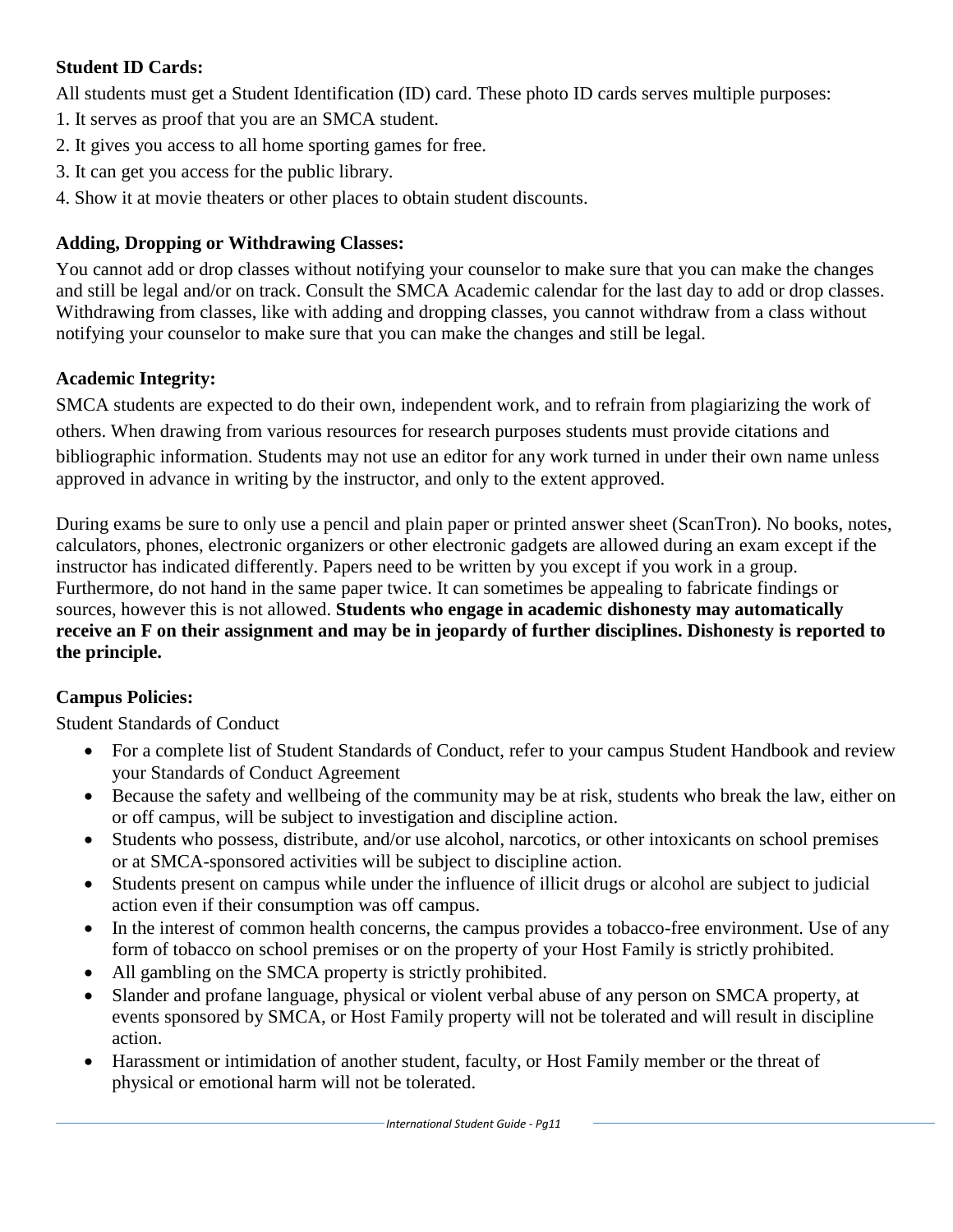- Lewd, indecent, or obscene conduct on SMCA property or Host Family will not be tolerated and will result in discipline action. This includes possession or display of pornographic material in any form.
- Theft, damage, or vandalism of SMCA, public or private property will result in discipline action.
- Unauthorized entry and misuse of SMCA facilities or property, including the unauthorized use of computers, telephones, or other SMCA equipment will result in discipline action.
- Possession of any type of firearm—including BB or pellet guns, paint guns, any copy of a gun or any counterfeit firearm, switchblades, bows and arrows, explosive devices, martial arts weapons, fireworks and/or other weapons considered illegal or dangerous—on SMCA or Host Family property will result in discipline action.
- The illegal use or possession of, or tampering with safety equipment such as fire alarms, smoke detectors etc. on university premises is illegal and will result in discipline action.
- Software piracy is a theft and SMCA does not condone or tolerate the unauthorized copying of licensed computer software. The unauthorized duplication or other piracy of software is a violation of federal law, and may expose the individual and the SMCA to legal processes.

# **HEALTH INSURANCE**

In the United States, the cost of health care is the responsibility of the individual and not the government. Health Care in the United States is among the best in the world, it is also very expensive. For this reason, all Exchange students are required to have health insurance while attending SMCA. There are many different types of health insurance policies available, the policies vary in cost as well as what they cover.

See health insurance documents and see medical release forms for more information

As important as it is to have health insurance in the United States, it is also important to realize that health insurance will not cover all of your medical expenses. Health insurance will make health care more affordable, but not free. Health insurance does not cover dental care, vision care or the cost of immunizations. Be sure that you have money available for health needs that are not covered by insurance.

# **Chapel:**

Students, faculty, and staff come together once a week to worship God together and to reflect as a Christian community on contemporary issues. These worship times include singing, prayer, and reflections on Scripture. Chapel participation is required for all students and faculty.

# **Holidays:**

There are many holidays in the United States. Although, banks and offices may be closed on certain public

holidays, it does not mean that you do not have class on those days. If you're not sure if you have class, consult the online calendar. Below is a short list of American holidays and customs surrounding those holidays.

**December 31/January 1:** New Year's Eve/New Year's Day. New Year's Eve is usually a special night of festivities. Many people attend parties. At midnight, it is customary to kiss or embrace friends. New Year's is often spent with family or friends.

**Third Monday in January:** Martin Luther King Junior's Birthday Day. Martin Luther King was a civil rights leader who is remembered for his dedication and work toward civil rights during the 1960's.

**February 14:** Valentine's Day. It is customary on this day to send friends and "special friends" valentine cards, candy, or flowers.